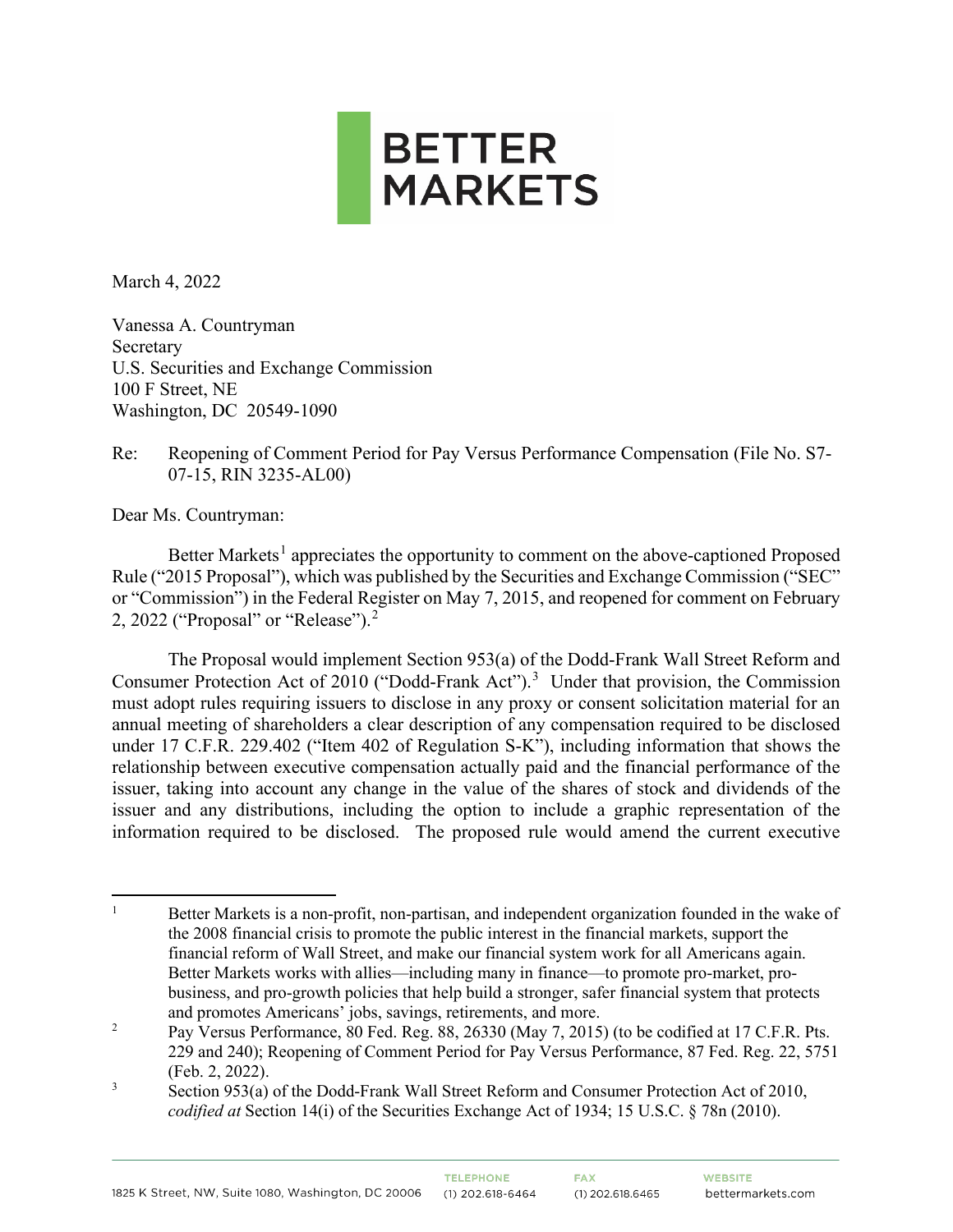compensation disclosure rules to require a description of how executive compensation actually paid by a registrant is related to the financial performance of that company.

Generally speaking, the Commission has developed a strong proposal that largely adheres to both the letter and the spirit of Section 953(a) of the Dodd-Frank Act. Nevertheless, the Commission can and should improve the Proposal in several respects to ensure that it fully realizes the Congressional objectives underlying Section 953(a) and maximizes meaningful shareholder participation in corporate governance. In this comment letter, we endorse the enhancements described in the Release that the Commission is considering, and we provide suggestions for ways in which the SEC can improve the Proposal, in response to certain specific questions asked in the Release. Above all, however, the Commission's top priority should be to resist the inevitable calls from industry opponents to weaken or dilute this generally well-crafted Proposal and to avoid conducting a misplaced, flawed, and unnecessary quantitative cost-benefit analysis.

#### **INTRODUCTION**

Major contributors to the financial crisis were misaligned incentives generally, and executive compensation policies in particular, at many financial institutions that motivated corporate leaders to engage in high-risk activities for short-term profit and lucrative bonuses. Citigroup CEO Chuck Prince's infamous quote captures much of what went so wrong in the suites of the too-big-to-fail banks on Wall Street:

"When the music stops, in terms of liquidity, things will be complicated. But as long as the music is playing, you've got to get up and dance. We're still dancing,"

These short-sighted policies, fueled by misguided competitiveness and greed rather than principles of sound corporate governance, came at the expense of the long-term viability of those institutions, the entire financial system, and, ultimately, the U.S. economy. As a result, the financial crisis of 2008 will ultimately cost over \$20 trillion in lost GDP, in addition to the long-lasting suffering experienced by millions of Americans who lost their jobs, savings, and homes.<sup>[4](#page-1-0)</sup>

A specific problem in the realm of corporate governance was the tendency of some corporate executives to engage in accounting fraud or manipulation and high-risk business strategies to bulk up revenues and attempt to justify inflated compensation awards. As one Congressional study of the crisis concluded:

"Even before the current crises, many criticized such incentive plans for encouraging excessive focus on the short term at the expense of consideration of the risks involved. This short-term focus led to unsustainable stock buyback programs, accounting manipulations, risky trading and investment strategies, or

<span id="page-1-0"></span><sup>4</sup> *See generally* Better Markets, "The Cost of the Crisis" (July 2015).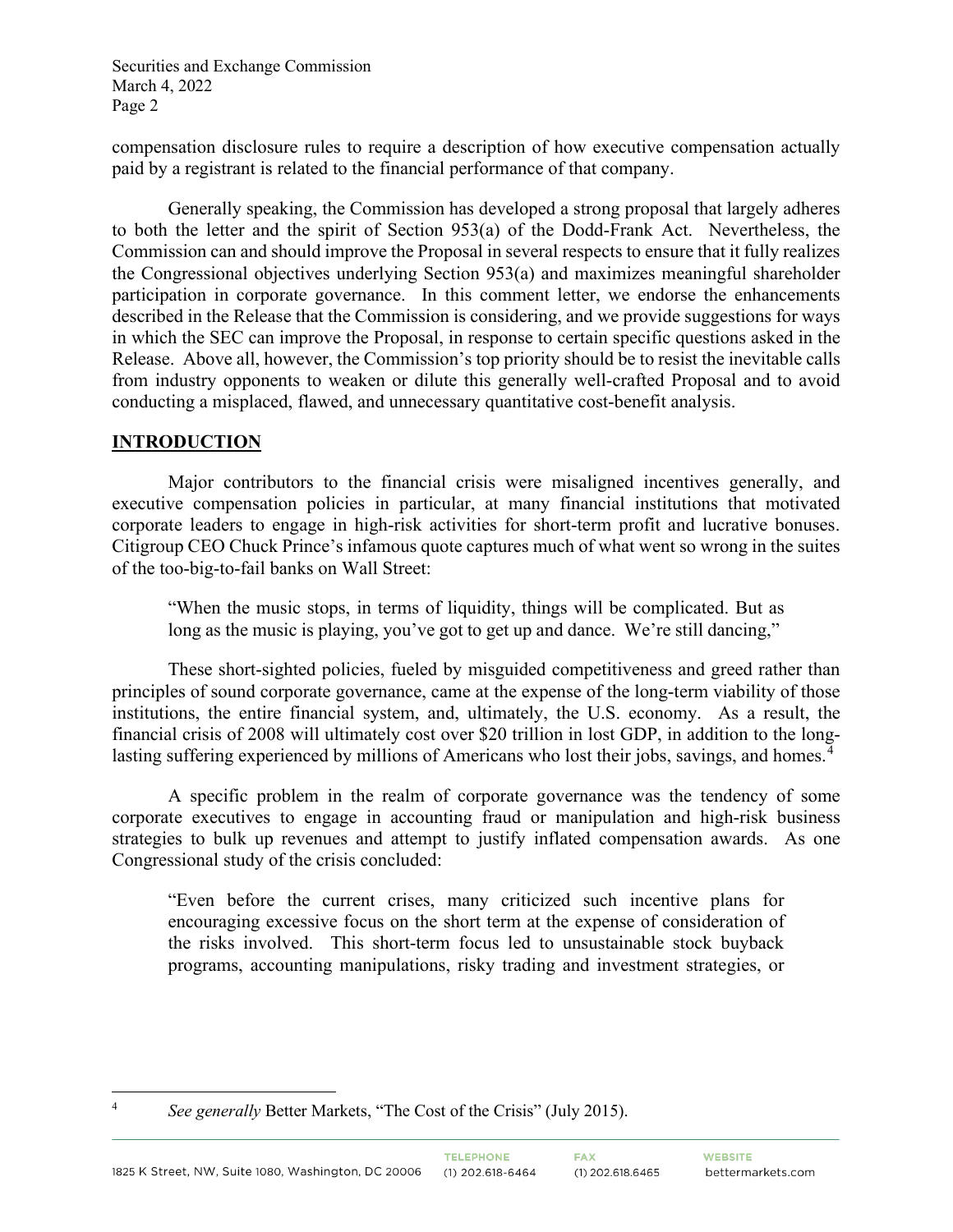> other unsustainable business practices that merely yield short-term positive financial reports."<sup>[5](#page-2-0)</sup>

The Financial Crisis Inquiry Commission agreed:

"Compensation systems—designed in an environment of cheap money, intense competition, and light regulation—too often rewarded the quick deal, the shortterm gain—without proper consideration of long-term consequences. Often, those systems encouraged the big bet—where the payoff on the upside could be huge and the downside limited. This was the case up and down the line—from the corporate boardroom to the mortgage broker on the street."<sup>[6](#page-2-1)</sup>

To address these abuses, Congress enacted a collection of corporate governance and executive compensation reforms in Subtitle E of Title IX of the Dodd-Frank Act, including the following:

- Section 951, requiring shareholder advisory votes on executive compensation and golden parachutes;
- Section 952, requiring new listing standards that impose enhanced independence requirements for members of issuers' compensation committees;
- Section 953(b), requiring disclosure of the ratio between the CEO's total compensation and the median total compensation for all other company employees;
- Section 954, requiring a rule that directs the securities exchanges to establish issuer listing standards providing for the clawback of any erroneously awarded compensation over the prior three years if an issuer is required to prepare an accounting restatement because of the issuer's material noncompliance with financial reporting requirements, without regard to fault.
- Section 956, mandating the disclosure to regulators of all incentive-based compensation arrangements, and prohibiting incentive-based compensation arrangements that encourage inappropriate risks by providing executives or others with excessive compensation.

Section 953(a), a part of this collection, is specifically designed to require disclosure of executive compensation in relation to company performance. Once implemented, it will provide several benefits. Through heightened transparency, it will inhibit bloated executive compensation packages that drain capital, reduce productivity, and ultimately hurt shareholders and employees. In particular, it will enable shareholders to see what factors are driving compensation for the

<span id="page-2-0"></span><sup>5</sup> Congressional Oversight Panel Special Report on Regulatory Reform, "Modernizing the American Financial Regulatory System: Recommendations for Improving Oversight, Protecting Consumers, and Ensuring Stability." (2009).

<span id="page-2-1"></span><sup>6</sup> *The Financial Crisis Inquiry Report*, Financial Crisis Inquiry Commission, at xix (Jan. 2011).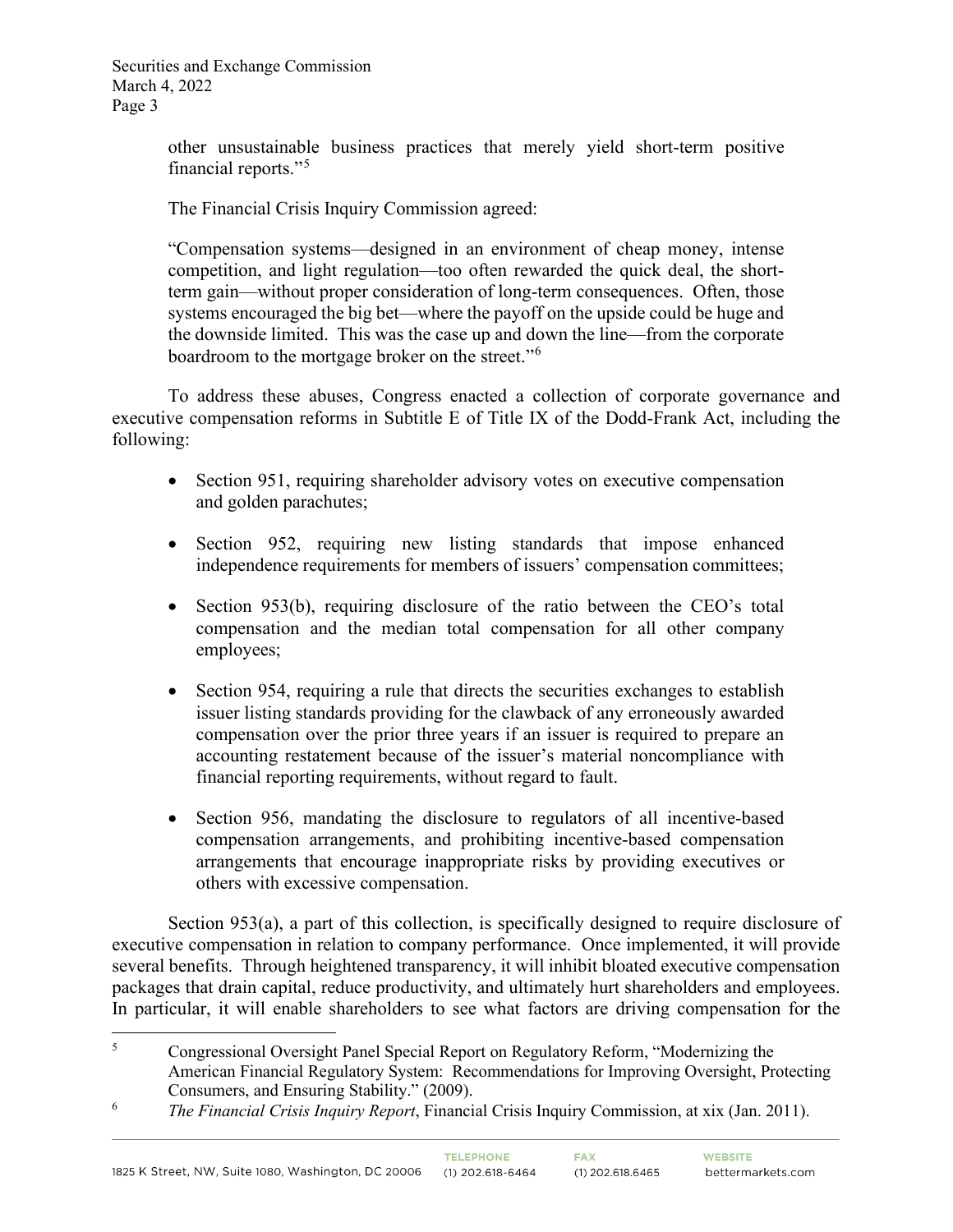executives of the companies they own and ensure that compensation bears a reasonable relationship to company performance. The rule will also provide information that will better inform shareholders who wish to vote on executive compensation pursuant to the related say-onpay reform mandated under the Dodd-Frank Act and implemented by the SEC. And it will help curb high-risk activities by shedding light on companies that are rewarding executives for engaging in such activities. [7](#page-3-0)

# **COMMENTS**

### **I. TOTAL SHAREHOLDER RETURN IS A FLAWED MEASURE OF FINANCIAL PERFORMANCE AND IT SHOULD BE SUPPLEMENTED WITH THE OTHER METRICS DESCRIBED IN THE RELEASE.**

The 2015 Proposal would require registrants to include in relevant disclosures tabular information, for the previous five most recent fiscal years, listing actual compensation paid to the Principle Executive Officer ("PEO"); an average of actual compensation paid to the remaining Named Executive Officers ("NEOs"); the total shareholder return ("TSR");<sup>[8](#page-3-1)</sup> the issuer's peer group TSR; the relationship between executive compensation actually paid to the issuer's NEOs and the cumulative TSR of the issuer; and the relationship between the issuer's TSR and the TSR of the issuer's peer group. <sup>[9](#page-3-2)</sup>

Such a table would allow investors to compare PEO and NEO compensation to an issuer's TSR and, perhaps more importantly, to that issuer's peer group TSR, thus allowing investors to make their own determination as to the reasonableness of the issuer's executive compensation and whether that performance was company-specific or more likely attributable to the peer group's experience as a whole.

The Commission's original proposal to use TSR as the metric for a company's financial performance has several justifications, as explained in the Release. First, it satisfies the Dodd-Frank requirement that "the financial performance of the issuer tak[e] into account any change in the value of the shares of stock and dividends of the issuer and any distributions." Furthermore, TSR offers a number of advantages in that it is objectively calculable, readily comparable among issuers, familiar to investors, and already required to be disclosed.

However, TSR is problematic because it represents an incomplete and potentially even misleading indicator of a company's financial performance. For example, TSR generally includes shareholder payments arising from share buybacks or repurchases. But such repurchases boost distributions to shareholders and cause temporary spikes in the share price that can mask or distort the true financial performance of a company. In addition, relying on TSR alone can be expected

<span id="page-3-1"></span><span id="page-3-0"></span><sup>&</sup>lt;sup>7</sup> *See* S. Rep. No. 111-176 (2010).<br><sup>8</sup> TSR is defined in 17 C.F.R. 229.201(e); *i.e.*, Item 402(v) of Regulation S-K.

<span id="page-3-2"></span>Release at 5753. Issuers would be required to provide a clear description of the relationship among the measures provided in the tabular form. The issuer would be allowed to choose the format used to present the relationship, such as a graph or narrative description. *Id.*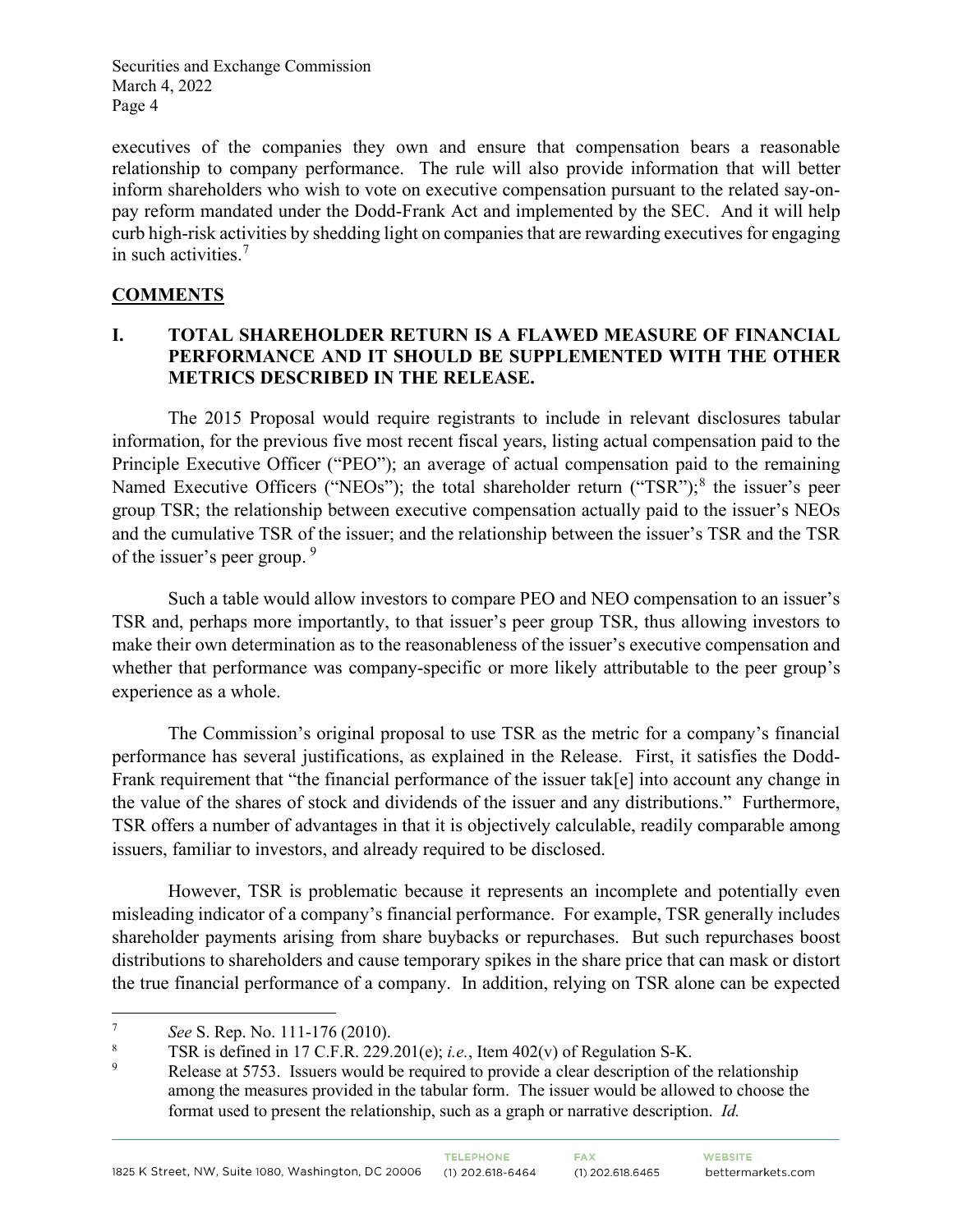to incentivize buybacks. Yet a growing body of research and analysis indicates that stock buybacks often do little more than manipulate stock prices upward without reflecting fundamental value. They also allow senior executives to cash out rather than maintain their investments, thus weakening their incentives to promote the long-term success of the company. And they prevent profits from being retained and invested to enhance productivity or improve the pay and working conditions of employees.<sup>[10](#page-4-0)</sup> In short, buybacks can inflate the apparent financial performance of a company as measured by TSR, raise inferences about executive performance that are not necessarily justified, and even undermine the long-term success of the company.

Accordingly, we strongly endorse the Commission's proposal to add pre-tax net income, net income, and "a measure specific to a particular registrant, chosen by said registrant (the "Company Selected Measure")" to the mandated disclosures.  $^{11}$  $^{11}$  $^{11}$  The first two, at least, will reflect corporate financial performance without the distortive effects of buybacks. They will therefore enhance the value of the pay v. performance disclosures as investors seek to evaluate the appropriateness of executive compensation. Moreover, pre-tax net income and net income are already calculated by issuers, thus minimizing any compliance challenges.

Finally, we join with other commenters on these important issues who have argued against exempting smaller reporting companies ("SRCs") from any of the requirements contemplated in the Proposal, including the addition of the net income-related disclosures and the disclosures relating to the five performance measures discussed below. Multiple factors support this position. Section 953(a) itself contains no evidence that Congress intended or authorized the SEC to create carve-outs for SRCs or any other exemptions. The fundamental rationale for the rule, namely creating meaningful transparency surrounding executive compensation at companies for the benefit of shareholders, applies equally to the owners of companies of all sizes. In terms of sheer importance, the rule is clearly a central component of a collection of reforms aimed at addressing key issues in our system of corporate governance. Finally, to the extent cost of compliance is relevant at all in this rulemaking process, the reality is that such costs are comparatively low with respect to the disclosures contemplated in the Proposal, as issuers must already develop essentially the same data points pursuant to other regulatory requirements.

<span id="page-4-0"></span><sup>10</sup> *See* Lenore Palladino & William Lazonick, *Regulating Stock Buybacks: The \$6.3 Trillion Question*, ROOSEVELT INSTITUTE (May 2021), [https://rooseveltinstitute.org/wp](https://rooseveltinstitute.org/wp-content/uploads/2021/04/RI_Stock-Buybacks_Working-Paper_202105.pdf)[content/uploads/2021/04/RI\\_Stock-Buybacks\\_Working-Paper\\_202105.pdf;](https://rooseveltinstitute.org/wp-content/uploads/2021/04/RI_Stock-Buybacks_Working-Paper_202105.pdf) Robert J. Jackson, *Stock Buybacks and Corporate Cashouts* (June 11, 2018), https://www.sec.gov/news/speech/speech-jackson-061118.

<span id="page-4-1"></span><sup>&</sup>lt;sup>11</sup> Release at 5753. Issuers would be required to provide a clear description of the relationship among the measures provided in the tabular form. The issuer would be allowed to choose the format used to present the relationship, such as a graph or narrative description. *Id.*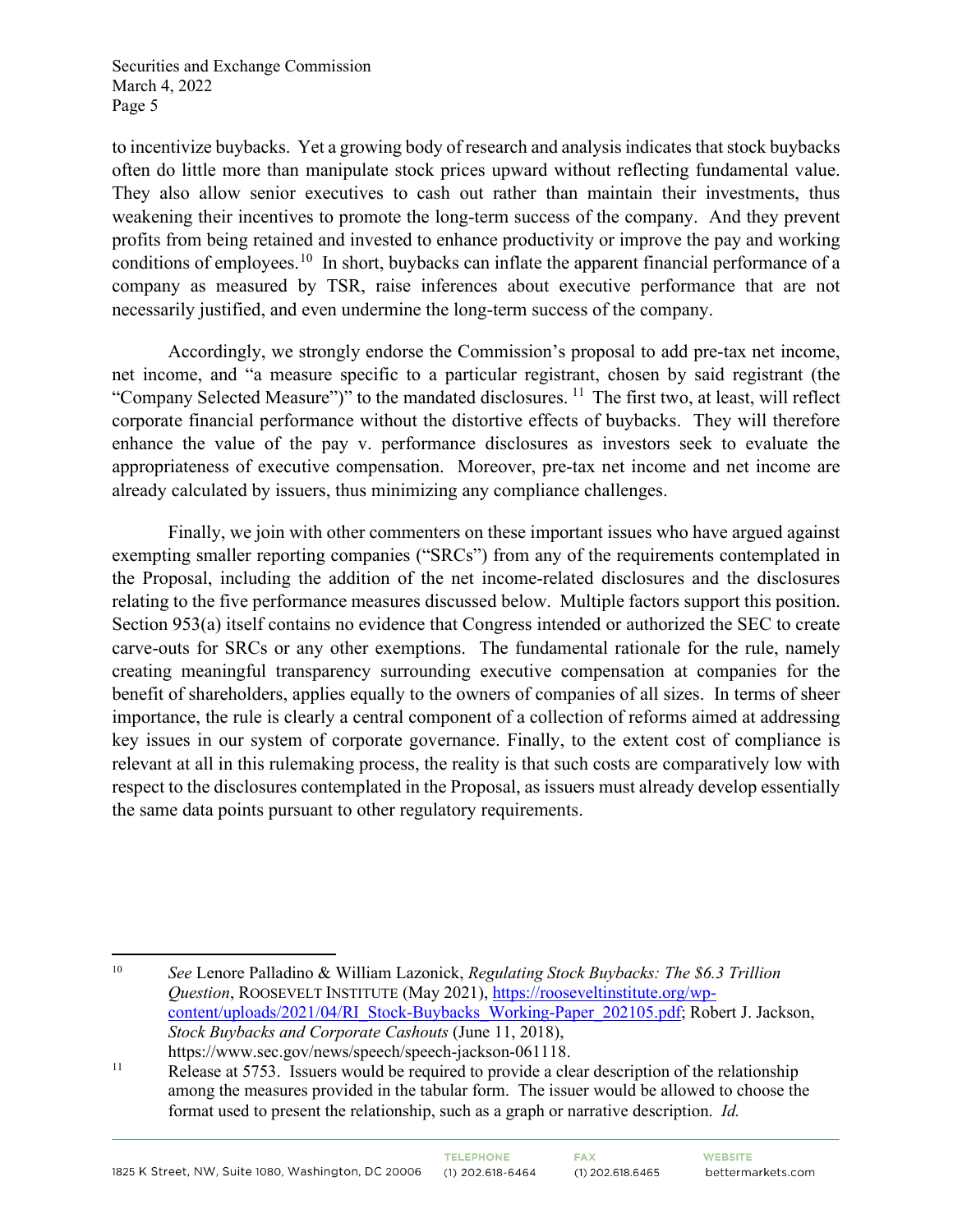### **II. THE RULE MUST REQUIRE DISCLOSURE OF AT LEAST FIVE PERFORMANCE MEASURES TO PROVIDE MORE MEANINGFUL INSIGHT INTO EXECUTIVE COMPENSATION AND A COMPANY'S APPROACH TO PRESSING ECONOMIC AND SOCIETAL CHALLENGES.**

The Release explains that the Commission is considering whether to separately require registrants to provide a list of at least their "five most important performance measures used by the registrant to link compensation actually paid during the fiscal year to company performance, over the time horizon of the disclosure, in order of importance."<sup>[12](#page-5-0)</sup> The Commission must follow through with implementation of this provision, notwithstanding any industry pressure to reduce the reporting requirements.

## A. The five factors will increase transparency as to compensation practices and priorities.

Currently, the Compensation Discussion and Analysis ("CD&A") requirements in Item 402 of Regulation S-K include requiring a registrant to explain all material elements of the compensation paid to its NEOs including (i) what specific items of corporate performance are taken into account in setting compensation policies and making compensation decisions; (ii) how specific forms of compensation are structured and implemented to reflect these items of corporate performance; and (iii) how specific forms of compensation are structured and implemented to reflect the NEOs' individual performance and/or individual contribution to these items of the company's performance.[13](#page-5-1) 

However, as the Release notes, "there is no existing rule that specifically mandates disclosure of the performance measures that actually determined the level of recent NEO compensation actually paid."[14](#page-5-2) We believe that this disclosure would enable investors to more easily assess which performance metrics have the most impact on compensation actually paid and make their own judgments as to whether compensation appropriately incentivizes management. It would also provide investors with context that could be useful in interpreting the remainder of the pay versus performance disclosure. Armed with this disclosure, investors would also be better able to make determinations as to how they wish to vote on say-on-pay shareholder resolutions.

Thus, with respect to Question Number 11, we do not believe that a registrant should be permitted to disclose less than five performance measures.<sup>15</sup> Issuers already currently calculate countless financial metrics as part of U.S. Generally Accepted Accounting Principles ("GAAP"), many of which will be appropriate measurements of NEO performance. Any issuer that limits its evaluation of NEO performance for purposes of compensation to less than at least five metrics is

<span id="page-5-0"></span><sup>&</sup>lt;sup>12</sup> Release at 5754.

<span id="page-5-1"></span> $\frac{13}{14}$  *Id.* 

<span id="page-5-2"></span> $\frac{14}{15}$  *Id.* 

<span id="page-5-3"></span>Release at 5757.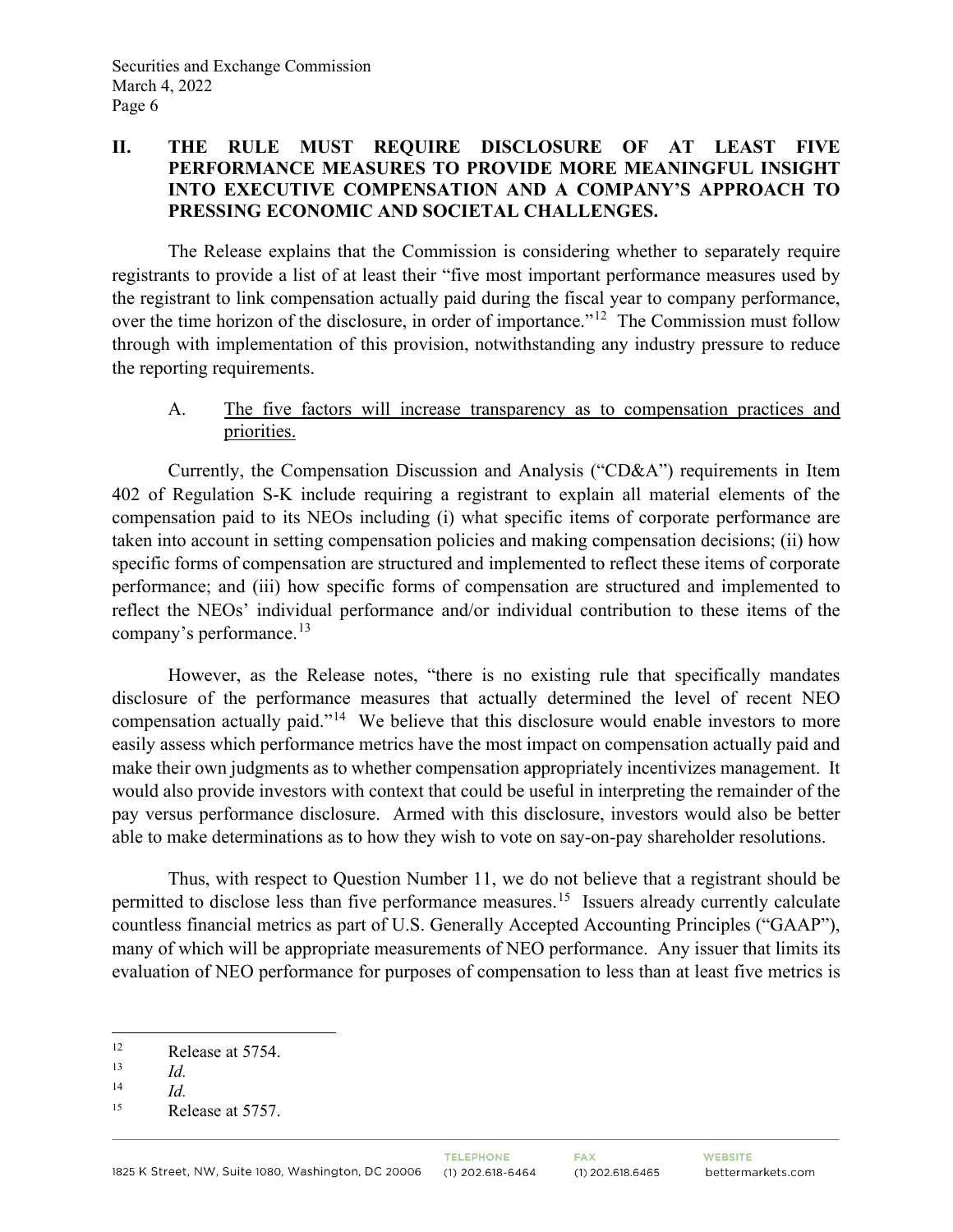likely focusing NEO performance on too small a group of metrics and thus failing to comprehensively reflect the metrics that are actually determining executive compensation.

### B. The five factors will also provide invaluable information about an issuer's approach to emerging financial and societal challenges and opportunities.

Requiring disclosure of the five most important measures used to link compensation to performance will provide shareholders with key insights into how management is prioritizing critically important and evolving challenges, particularly those at the center of the ESG movement. Twenty-five years ago, few companies would have tied executive compensation to a company's response to climate change or the need to promote racial economic justice. Today these issues are thankfully climbing to the top of many companies' priority list, partly as a matter of emerging regulatory requirements and partly as a matter of prudent business strategy. <sup>[16](#page-6-0)</sup> And because the most pressing business challenges in today's world are rapidly evolving, any rule should recognize that a registrant's five most important company performance measures can change. Any final rule should therefore require issuers to provide additional narrative disclosure explaining the nature of any such changes and the reasons for making them.

There can be no doubt that the ESG factors and their role in compensation decisions are relevant in the context of the Section 953(a) requirements. Section 953(a) requires issuers to disclose information that shows the relationship between executive compensation actually paid and the "financial performance" of the issuer.<sup>[17](#page-6-1)</sup> As the Release notes, Section 953(a) does not specify how to measure an issuer's "financial performance" other than it must take into account "any change in the value of the shares of stock and dividends of the issuer and any distributions."<sup>[18](#page-6-2)</sup> It is thus an expansive and open-ended mandate.

The Commission's proposal to add tabular disclosure of the registrant's five most important company performance measures for determining NEO compensation reflects a reasonable interpretation of Section 953(a), one that will provide an opportunity for expanded disclosure by socially responsible issuers regarding their efforts in the areas of environmental stewardship and corporate diversity and how those companies tie those efforts to executive compensation. There have been significant recent developments regarding executive compensation packages, particularly in terms of environmental, social, and governance-related metrics.<sup>[19](#page-6-3)</sup> And the fact is that investor concerns with ESG factors are rational even from purely

<span id="page-6-0"></span><sup>16</sup> Friso Van Der Oord, *Tying CEO Pay to Carbon Emissions Works. More Companies Should Try It*, CNN Perspectives (Aug. 12, 2021)[, https://www.cnn.com/2021/08/12/perspectives/climate](https://www.cnn.com/2021/08/12/perspectives/climate-carbon-emissions-ceo-pay/index.html)[carbon-emissions-ceo-pay/index.html.](https://www.cnn.com/2021/08/12/perspectives/climate-carbon-emissions-ceo-pay/index.html)<br>
17 Section 953(a) of the Dodd-Frank Wall Street Reform and Consumer Protection Act of 2010,

<span id="page-6-1"></span>*codified at* Section 14(i) of the Securities Exchange Act of 1934; 15 U.S.C. § 78n (2010).

<span id="page-6-2"></span><sup>&</sup>lt;sup>18</sup> Release at 5753.

<span id="page-6-3"></span>Release at 5758-59.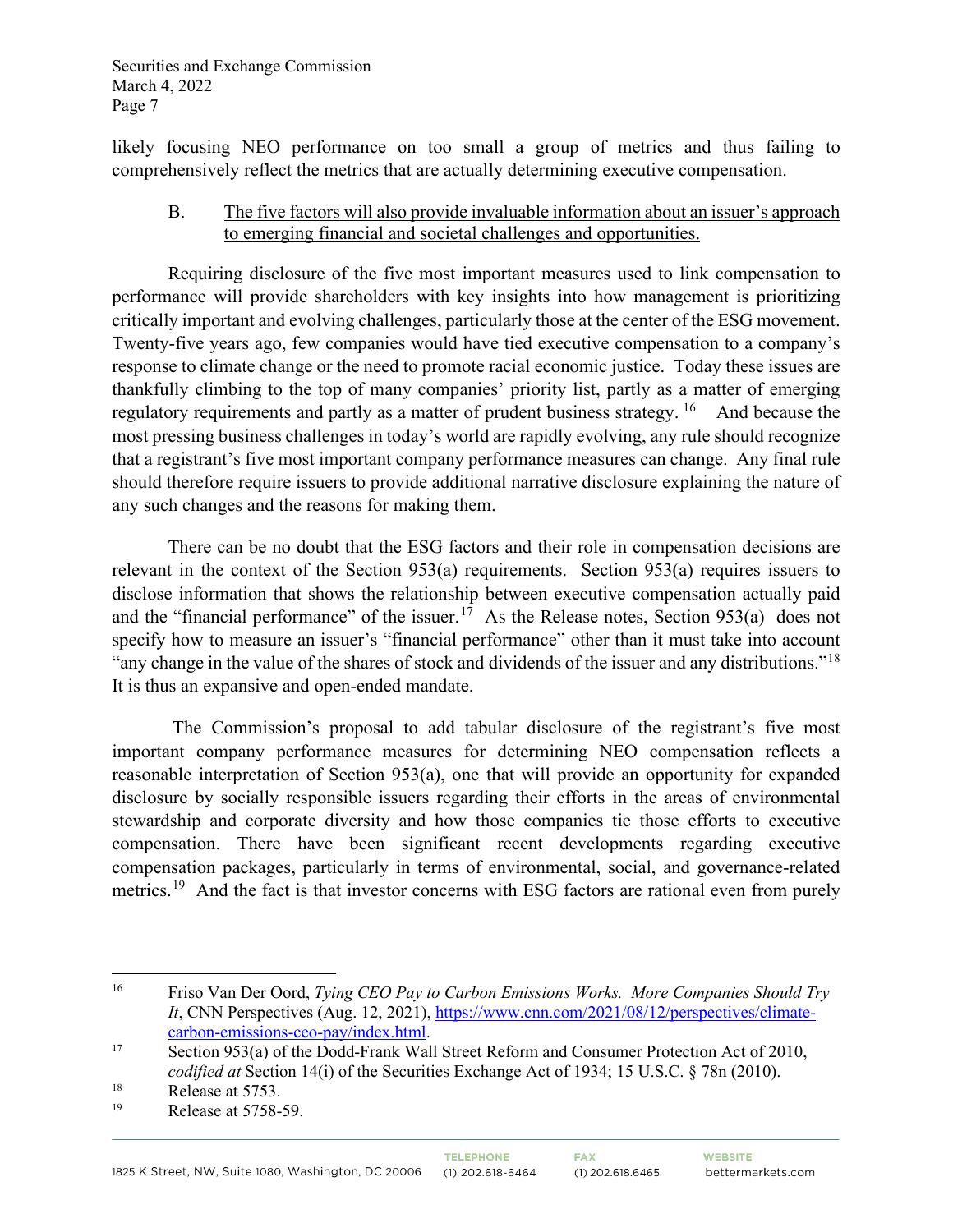economic and financial perspectives, as empirical research has shown that companies that do better on each of the aspects of ESG tend to outperform their peers:

- **Environmental:** The environmental factor focuses on how a company contributes to, or mitigates, degradation of the environment, with a particularly urgent focus on the threat of climate change. For example, research by Morgan Stanley demonstrated that, in 2020, sustainable funds "outperformed their traditional peer funds by a median total return of 4.3 percentage points."[20](#page-7-0) This is unsurprising. Given the unprecedented global challenge climate change alone poses, and the significant global effort that will be required to cope with the current impacts of climate change and to prevent the worst future impacts, no company can claim to be immune from the financial impact of climate change. Accordingly, those companies that focus on sustainability and seek to adapt to climate change, and fight against it, are likely to do better financially.
- **Social:** Among other things, the social factor focuses on the diversity of a company's workforce, *i.e.*, does it reflect racial and gender diversity, and, importantly, is that diversity reflected up and down the corporate ladder? Again, research on this issue indicates that a company's attention to diversity has a positive impact on a company's bottom line. A recent report by McKinsey & Company, a consulting firm often seen as an avatar for the pursuit of maximal corporate efficiency,<sup>[21](#page-7-1)</sup> found that "companies in the top quartile [of ethnic and cultural diversity] outperformed those in the fourth [quartile] by 36 percent in terms of profitability in 2019."<sup>22</sup> Again, this is unsurprising, as "diverse teams have been shown to be more likely to radically innovate and anticipate shifts in consumer needs and consumption patterns—helping their companies gain a competitive edge. $123$  $123$
- **Governance:** The governance factor deals with how well a company is managed by its leadership and whether the company has sufficient controls in place to ensure management serves the interests of, and is accountable to, various company stakeholders. As a 2019

<span id="page-7-0"></span><sup>20</sup> Morgan Stanley Institute for Sustainable Investing, *Sustainable Funds Outperform Peers In 2020 During Coronavirus*, (Feb. 24, 2021), [https://www.morganstanley.com/ideas/esg-funds](https://www.morganstanley.com/ideas/esg-funds-outperform-peers-coronavirus)[outperform-peers-coronavirus.](https://www.morganstanley.com/ideas/esg-funds-outperform-peers-coronavirus) 21 Ryan Cooper, *Opinion: What McKinsey Really Suggests About Pete Buttigieg*, The Week (Dec.

<span id="page-7-1"></span><sup>12, 2019),</sup> [https://theweek.com/articles/883584/what-mckinsey-really-suggests-about-pete-](https://theweek.com/articles/883584/what-mckinsey-really-suggests-about-pete-buttigieg)

<span id="page-7-2"></span>[buttigieg.](https://theweek.com/articles/883584/what-mckinsey-really-suggests-about-pete-buttigieg) 22 McKinsey & Company, *Diversity Wins: How Inclusion Matters* 4 (May 2020), https://www.mckinsey.com/~/media/mckinsey/featured%20insights/diversity%20and%20inclusio n/diversity%20wins%20how%20inclusion%20matters/diversity-wins-how-inclusionmattersvf.pdf.

<span id="page-7-3"></span><sup>23</sup> McKinsey & Company, *Diversity Wins: How Inclusion Matters* 4 (May 2020), https://www.mckinsey.com/~/media/mckinsey/featured%20insights/diversity%20and%20inclusio n/diversity%20wins%20how%20inclusion%20matters/diversity-wins-how-inclusionmattersvf.pdf.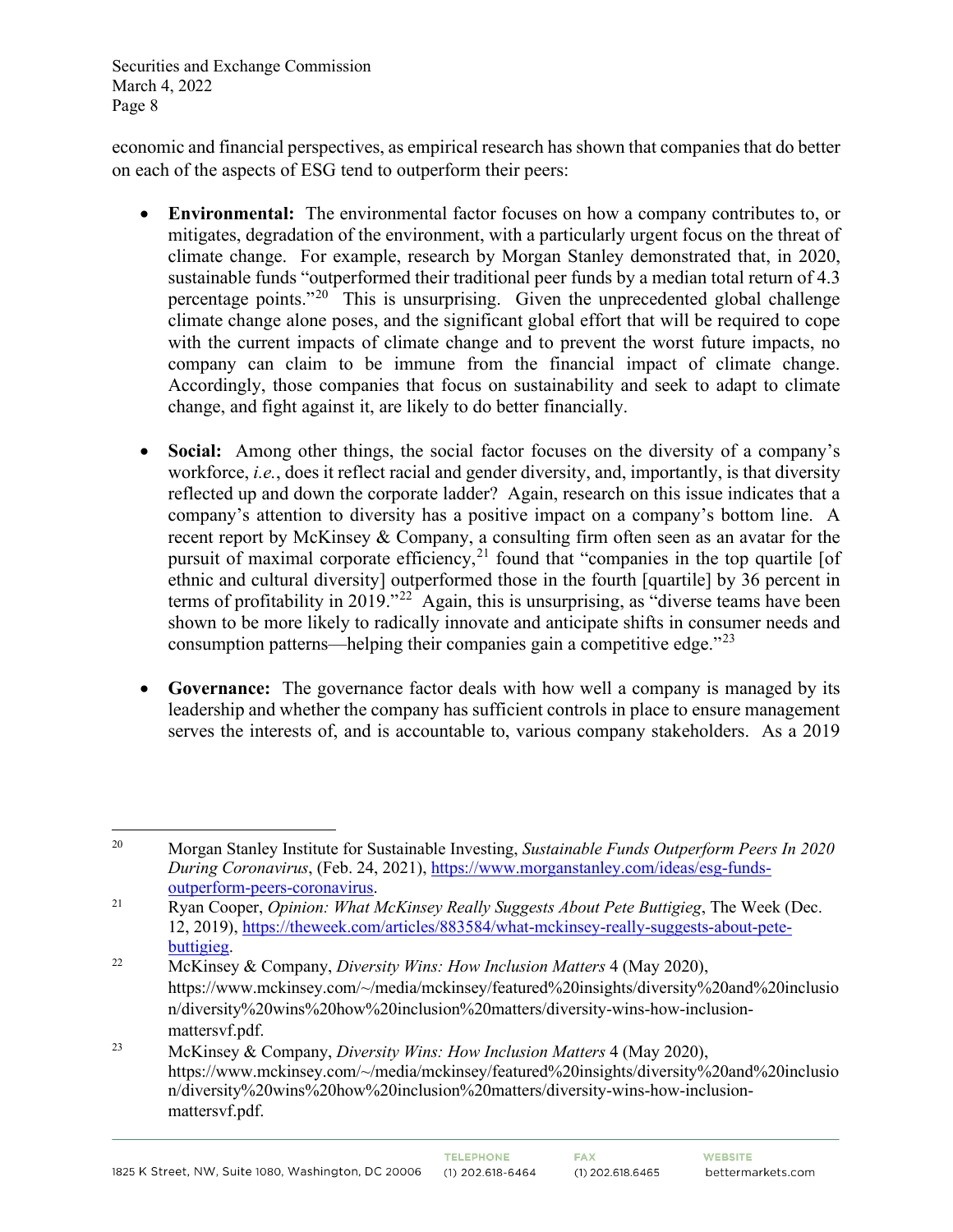report by S&P Global makes clear, "there is already substantial empirical evidence to suggest that the 'G' aspect of ESG ultimately yields better corporate returns."<sup>[24](#page-8-0)</sup>

Thus, it is beyond reasonable dispute that the ESG factors are appropriate considerations in the evaluation of financial performance. The SEC's Proposal, if enhanced with the five-factor requirement, will better allow investors to see which companies explicitly take ESG factors into account in assessing executive performance, and thus which companies are likely to have better financial performance specifically because of their focus on those factors. Ultimately, we believe that this disclosure would enable investors to more easily assess which performance metrics have the most impact on compensation actually paid and make their own judgments as to whether compensation appropriately incentivizes management on the matters that matter most to them. It will also provide investors with context that could be useful in interpreting the remainder of the pay versus performance disclosures. Armed with this disclosure, investors would also be better able to make determinations as to how they wish to vote on say-on-pay shareholder resolutions.

### **III. THE COMMISION SHOULD REFRAIN FROM UNNECESSARY, BURDENSOME, BIASED, AND POTENTIALLY HARMFUL QUANTITATIVE COST-BENEFIT ANALYSIS.**

Better Markets has for years fought against industry's attempt to foist quantitative costbenefit analysis requirements on the SEC, and it has done so in its comment letters, special reports, and amicus briefs.<sup>[25](#page-8-1)</sup> This is because (1) a comprehensive quantitative cost-benefit analysis is not required of the SEC under the securities laws; (2) such analyses are notoriously imprecise, unreliable, and industry-biased; and (3) the process not only unduly burdens the agency but also lays the foundation for court challenges to the SEC's meritorious rules that could serve the public interest well but for all too frequent judicial nullification.

<span id="page-8-1"></span><span id="page-8-0"></span><sup>24</sup> Kelly Tang, S&P Global, *Exploring the G in ESG: Governance in Greater Detail – Part I* (Mar. 22, 2019)[, https://www.spglobal.com/en/research-insights/articles/exploring-the-g-in-esg](https://www.spglobal.com/en/research-insights/articles/exploring-the-g-in-esg-governance-in-greater-detail-part-i)[governance-in-greater-detail-part-i.](https://www.spglobal.com/en/research-insights/articles/exploring-the-g-in-esg-governance-in-greater-detail-part-i)<br>25 Better Markets, SETTING THE RECORD STRAIGHT ON COST-BENEFIT ANALYSIS AND FINANCIAL REFORM AT THE SEC (July 30, 2012 [https://bettermarkets.com/sites/default/files/Setting%20The%20Record%20Straight.pdf;](https://bettermarkets.com/sites/default/files/Setting%20The%20Record%20Straight.pdf) BETTER MARKETS, COST-BENEFIT ANALYSIS IN CONSUMER AND INVESTOR PROTECTION REGULATION: AN OVERVIEW AND UPDATE (Dec. 8, 2020), [https://bettermarkets.org/sites/default/files/Better\\_Markets\\_WhitePaper\\_CBA\\_Consumer\\_Investo](https://bettermarkets.org/sites/default/files/Better_Markets_WhitePaper_CBA_Consumer_Investor_Investor_Protection_Dec-2020.pdf) r Investor Protection Dec-2020.pdf; Brief Amicus Curiae of Better Markets, Inc. in Support of Respondent at 15-25, *N.Y.S.E v. SEC*, 2020 WL 3248902 (D.C. Cir. 2020) (No. 19-1042), [https://bettermarkets.com/resources/court-filing-sec-attempts-protect-investors-and-market](https://bettermarkets.com/resources/court-filing-sec-attempts-protect-investors-and-market-integrity-exposing-exchange-pricing)[integrity-exposing-exchange-pricing;](https://bettermarkets.com/resources/court-filing-sec-attempts-protect-investors-and-market-integrity-exposing-exchange-pricing) Better Markets Comment Letter to the FSOC on Authority to Require Supervision and Regulation of Certain Nonbank Financial Companies at 5-6, 14-19 (May 24, 2019), [https://bettermarkets.com/rulemaking/better-markets-comment-letter-fsoc](https://bettermarkets.com/rulemaking/better-markets-comment-letter-fsoc-authority-require-supervision-and-regulation-certain)[authority-require-supervision-and-regulation-certain.](https://bettermarkets.com/rulemaking/better-markets-comment-letter-fsoc-authority-require-supervision-and-regulation-certain)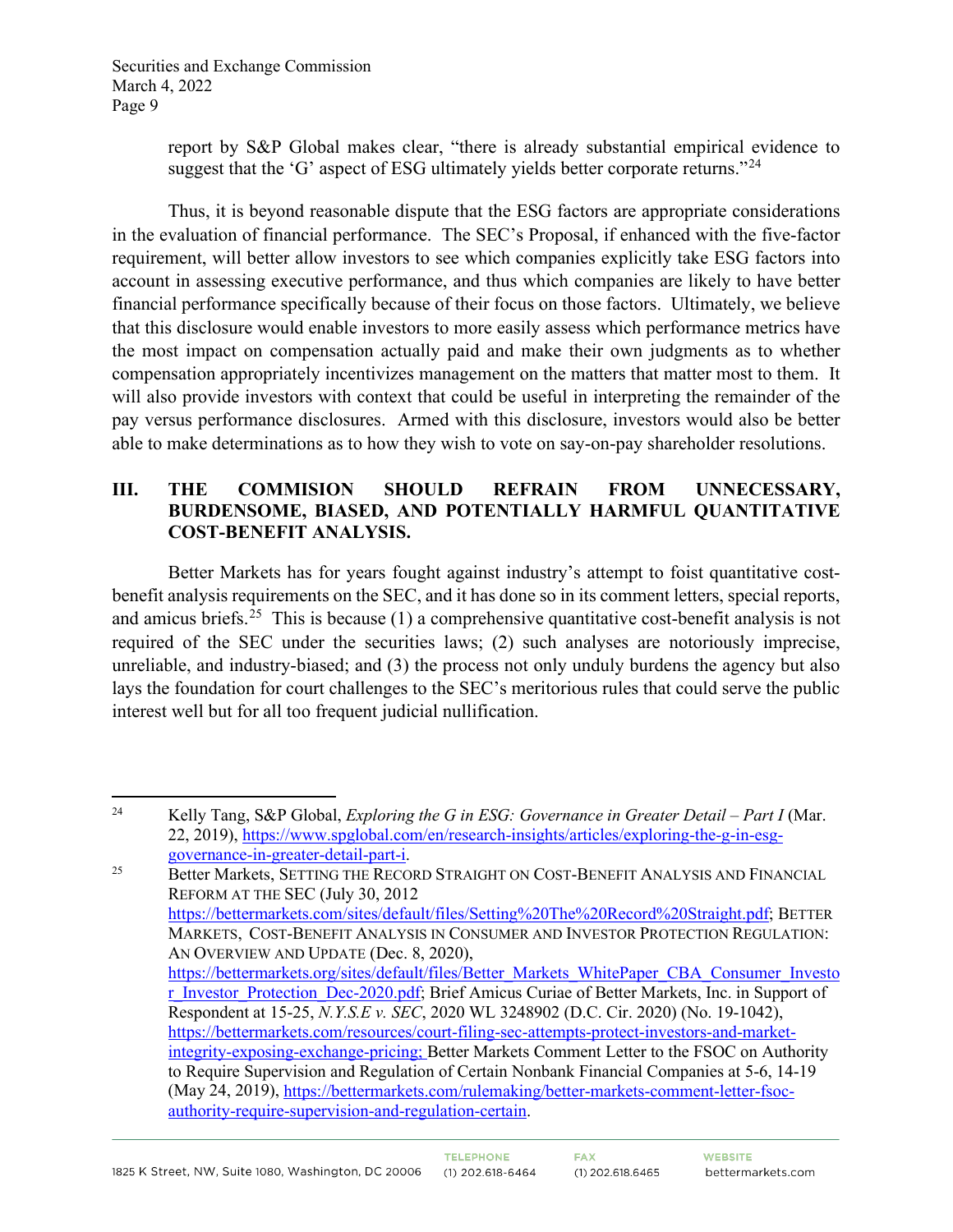For example, Question Number 10 in the Release raises the specter of cost-benefit analysis by inviting commenters to submit data that would allow the Commission to calculate the "cost to registrants of any computations required to identify and rank the five most important performance measures." <sup>[26](#page-9-0)</sup> We therefore reiterate all of our concerns regarding the peril of undertaking and relying upon quantitative cost-benefit analysis as the Commission develops its final rule. We especially caution against placing undue weight on the industry's complaints about the costs of the proposal, in its original form or as it may be strengthened in accordance with the Release.

The point is especially telling in this case, as the Release appropriately notes that TSR is a "measure for which disclosure is already required and with which shareholders are familiar, so its use was intended to mitigate the burdens both to registrants to provide the disclosure and to investors to analyze the new disclosure."<sup>27</sup> Moreover, the Release correctly notes that pre-tax net income and net income are already required by GAAP and are familiar to investors and registrants.[28](#page-9-2) Therefore, their tabular disclosure should not be burdensome. Above all, and whatever form of cost-benefit analysis it undertakes, the Commission must be sure to properly account for the enormous public benefits that a final rule would confer. These include improving transparency in corporate governance; curbing bloated compensation packages that undermine long-term company success and workforce well-being; reducing the incentives for buybacks; promoting more enlightened, ESG-focused governance that improves financial returns while addressing important societal challenges; and reducing some of the incentives that could contribute to another financial crisis and the vast harm such a calamity would inflict on investors, markets, and the economy as a whole. $29$ 

### **CONCLUSION**

We hope these comments are helpful as the Commission finalizes the Proposal.

Sincerely,

Stephen Hall

Stephen W. Hall Legal Director and Securities Specialist

<span id="page-9-0"></span><sup>26</sup><br>Release at 5757 (Question #10).<br>Release at 5753

<span id="page-9-1"></span> $R$ elease at 5753

<span id="page-9-3"></span><span id="page-9-2"></span> $\frac{28}{29}$  *Id.* 

<sup>29</sup> BETTER MARKETS, THE COST OF THE CRISIS: \$20 TRILLION AND COUNTING 66-69 (2015), [https://bettermarkets.com/sites/default/files/Better%20Markets%20-](https://bettermarkets.com/sites/default/files/Better%20Markets%20-%20Cost%20of%20the%20Crisis.pdf) [%20Cost%20of%20the%20Crisis.pdf.](https://bettermarkets.com/sites/default/files/Better%20Markets%20-%20Cost%20of%20the%20Crisis.pdf)